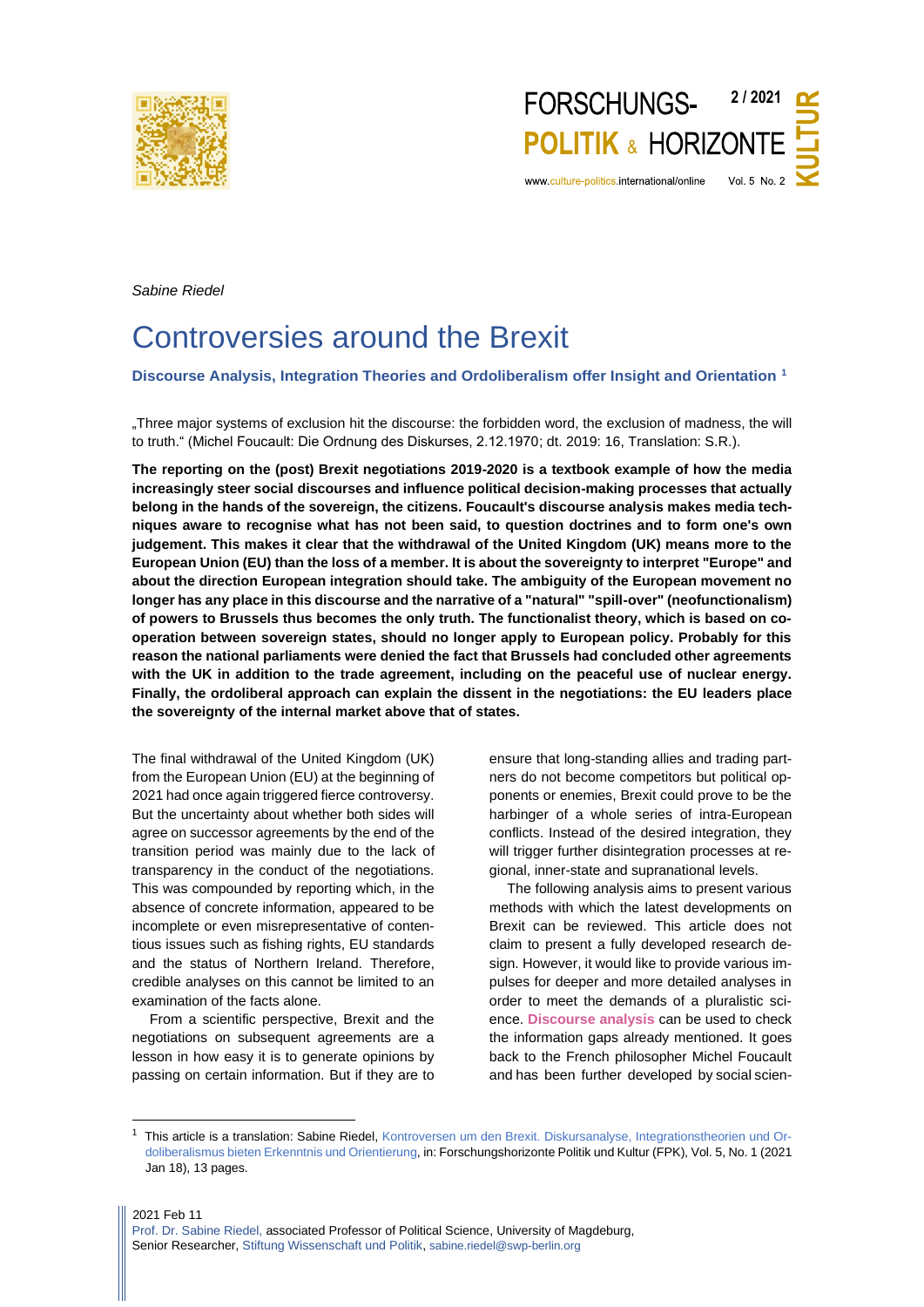tists of different schools since the 1970s [\(Traue,](https://www.researchgate.net/publication/312787310_Diskursanalyse)  [Pfahl, Schürmann 2014:](https://www.researchgate.net/publication/312787310_Diskursanalyse) 566f.).

It is not without reason that the approaches are always mentioned in the plural [\(bpb.de 2020\)](https://www.bpb.de/nachschlagen/lexika/das-europalexikon/177303/theorien-der-europaeischen-integration), as they are based on very different theories on the course and objectives of integration processes. The greatest disagreement lies in the assessment of whether integration processes lead to spill-over effects that trigger state-building. While **[function](#page-4-0)[alism](#page-4-0)** (or intergovernementalism) denies this, **[neofunctionalism](#page-4-1)** is more normatively oriented. It assumes that the European Union, for example, will gradually transform itself into a supranational state. Brexit offers political scientists in particular a good opportunity to re-examine these approaches in terms of their explanatory content.

These processes do not take place isolated in Europe, but in the context of global economic developments. From the author's point of view, one of many interesting models is the interdepend ence of orders. It is also known in the literature as **[or](#page-6-0)[doliberalism](#page-6-0)** and is associated with the Ger man economist Walter Eucken [\(eucken.de\)](https://www.eucken.de/freiburger-tradition/walter-eucken/). He is considered a pioneer of the social market economy in Germany after the Second World War [\(kas.de,](https://www.kas.de/de/web/soziale-marktwirtschaft/ordoliberalismus)  [2021\)](https://www.kas.de/de/web/soziale-marktwirtschaft/ordoliberalismus). His model was initially superseded by ne-

oliberal doctrines and then by monetarism, a theory according to which the control of the money supply has the decisive influence on economic life.

Figure 1 serves to orientate and classify theoretical offers from the social sciences. For this metatheoretical approach grid (MT approach grid) the best known were selected and placed according to the degree of complexity they provide to explain reality. It is noticeable that older theories from the 19th century do not consider economic, social-cultural and political phenomena separately. In contrast, the 20th century was a period of differentiation of new fields of knowledge and research, such as political science. Today, the trend is clearly going back to interdisciplinary thinking and acting, not only because this method promises deeper insights into social contexts, but also because companies cannot be innovative without it.

# **1. Discourse analysis examines rules of participation, control and governance**

Since Foucault's discourse analysis has been received in Germany or in the German-speaking countries, social scientists have adapted and fur-

# **Fugure 1**

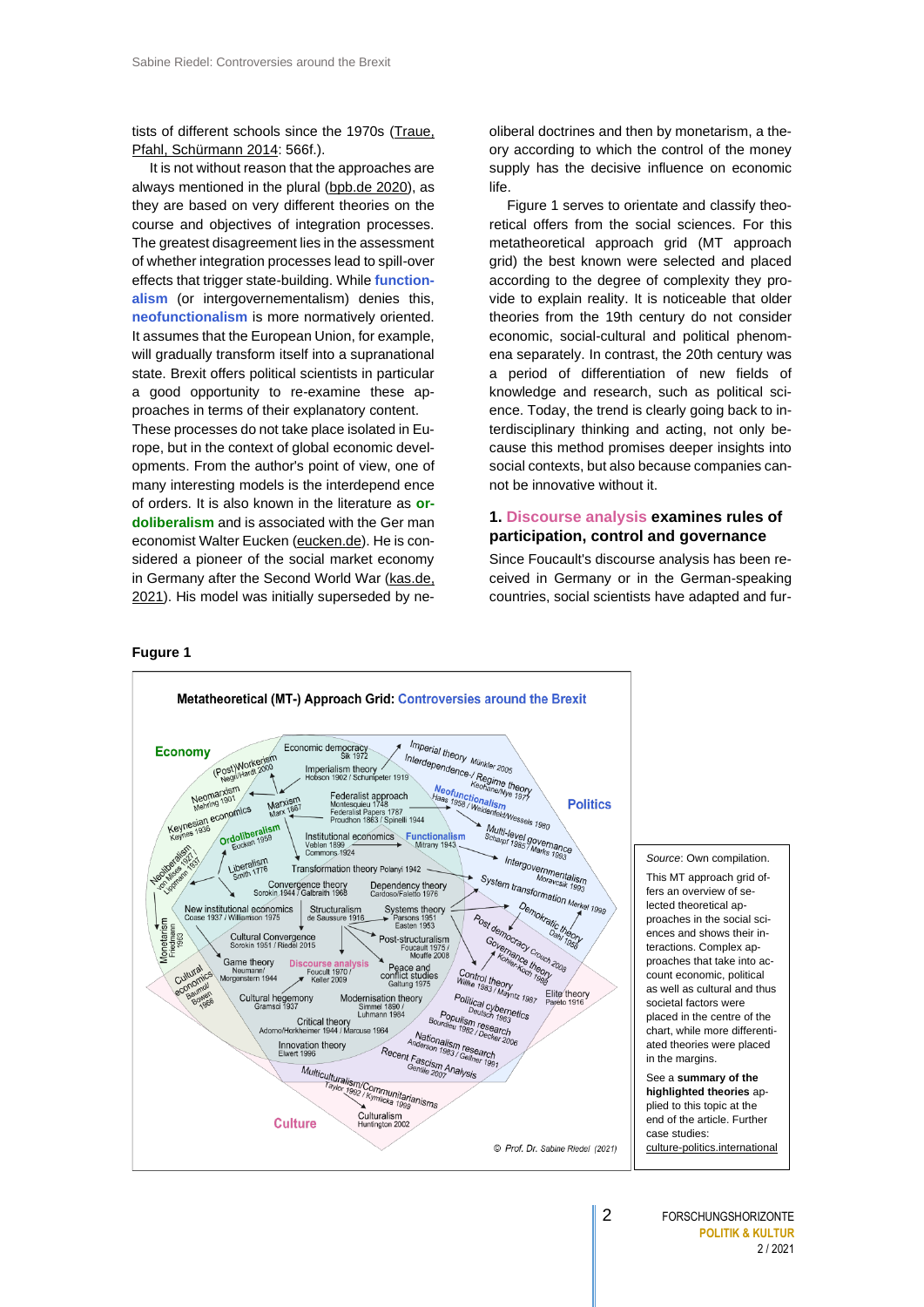ther developed this theoretical approach to their respective sub-disciplines (Keller u.a. 2011). Although all the authors refer to Michel Foucault, quite a few have moved away from his original core points. Some regard discourse analysis today as a useful set of methods of empirical social research for analysing the content of debates [\(Diaz-Bone 2006\)](https://www.ssoar.info/ssoar/handle/document/8761). Others use it as a "political concept" to not only examine discourses critically, but to initiate them and influence their course themselves (Jäger/Jäger 2007: 37). In view of this variety of interpretations, it makes sense to return to the original and present the essential elements of Foucault's discourse analysis in this thematic framework.

As a structuralist, Foucault is interested in the "order of discourse", which is constituted by "procedures" (Foucault 1070: 11): In brief, the author distinguishes between the external control procedures that decide on the emergence of discourses, the internal procedures for controlling contents or their interpretations, and finally the procedures for regulating access to discourses and thus limiting the actors involved. All three classes of procedures are manifested in various forms, some of which are selected below and applied to the Brexit negotiations. This analysis is limited to discourses in the German-language media under the question of how the discourse on the withdrawal negotiations was conducted on the side of the EU and its member states.

Foucault's theoretical approach already proves to be very helpful with regard to the external control mechanisms in order to understand the progress of discourse in the years 2019-2020. Interesting in this context are two demarcations that are an important instrument of discourse control, namely the distinction between true and false and the "distinction between madness and reason" (Foucault 1970: 11 f.). In contrast to open banning or tabooing, these two instruments draw an invisible line to exclude unwelcome aspects from the discourse. They were used by leading German media against the new British Prime Minister Boris Johnson, apparently to bring the reasons for the failure of his predecessor Theresa May from the headlines. As a result, the German press hardly discussed the question of why she entered into a compromise with the EU in autumn 2018 against her former negotiating position, which in the end failed in the UK. [\(Riedel 7/2019: 4,](http://www.culture-politics.international/wp-content/uploads/2019/09/FPK_Brexit_7-2019.pdf) [Riedel](http://www.culture-politics.international/wp-content/uploads/2020/08/FPK_Brexit-II-en_9-2020.pdf)  [9/2020: 3\)](http://www.culture-politics.international/wp-content/uploads/2020/08/FPK_Brexit-II-en_9-2020.pdf).

Even as a change of government loomed on the horizon after May's third defeat in the British parliament [\(zeit.de, 18.3.2019](https://www.zeit.de/politik/ausland/2019-03/britisches-parlament-brexit-vertrag-abstimmung-john-bercow)), journalists from the news magazine Der Spiegel reported from the

British parliament: "There are signs of mental ill-ness here". [\(Der Spiegel, 12.4.2019\)](https://www.spiegel.de/politik/brexit-besuch-im-unterhaus-es-gibt-hier-anzeichen-mentaler-krankheit-a-00000000-0002-0001-0000-000163403879). It was said of the Tory campaigner Rupert Matthews: "He believes in aliens, ghosts and Brexit." [\(Der Spiegel,](https://www.spiegel.de/politik/tory-wahlkaempfer-rupert-matthews-glaubt-an-aliens-geister-und-den-brexit-a-00000000-0002-0001-0000-000163955865) [17.5.2019\)](https://www.spiegel.de/politik/tory-wahlkaempfer-rupert-matthews-glaubt-an-aliens-geister-und-den-brexit-a-00000000-0002-0001-0000-000163955865) When Boris Johnson appeared as a possible successor to May, Der Spiegel published an entire issue under the title "Mad in England" shortly before his appointment as the new prime minister (24 July 2019), with his distorted portrait based on the title character of the satirical magazine "Mad" [\(Der Spiegel, 20.7.2019\)](https://www.spiegel.de/video/boris-johnson-schindler-video-99028554.html). In it, he was classified by the media as a "harlequin", a "figure of fun in British politics" and a "political illusionist" (see Figure 2). This image was obviously in-

#### **Figure 2**

# **House memo on the Spiegel cover "Mad in England" from 17.7.2019**

When Jörg Schindler, UK correspondent, first dealt more intensively with Boris Johnson, he faced him in his pants. It was at the Fringe Festival in Edinburgh, 2017, where visitors to the "Brexit musical" were deliciously amused by this figure of fun in British politics, who seemed to be past his prime. Johnson, who was foreign minister at the time, was still good as a human bobble dog and toy doll for dogsHis Tory colleagues in parliament rolled their eyes when Schindler asked them about Johnson, and answered the question of who would become prime minister after Theresa May: "Anyone but Boris." Next week that same Boris will very likely move into 10 Downing Street. "The Conservatives are so desperate about Brexit that they are glorifying a harlequin as a saviour," says Schindler. A portrait of Johnson was alienated for the SPIEGEL cover, based on Alfred E. Neumann, the cover figure of the satirical magazine "Mad".

# **Deutschlandfunk, 22.7.2019: "Boris Johnson. Politician, Journalist, Storyteller".**

[...] The face of Alfred E. Neumann, the title figure of the satirical magazine MAD, is a worldwide symbol of boundless stupidity. This week, the German news magazine "Der Spiegel" changed Boris Johnson into exactly this face. The probably future British prime minister must have smiled tiredly at this. Johnson is used to unflattering comparisons; he has already been called "Pinocchio", "Baron von Münchhausen" or "Serial Liar". […]

Michael Stabenow of the FAZ also thinks that the line between "fairy tales and truth" has often been crossed. Some stories would have contained a "grain of truth", like the one about the EU wanting to standardise condom sizes across Europe. Others were "absolute inventions". With this kind of journalism, he was not a style-maker for the British press, but he had perfected the whole thing. "To me he felt like an autistic person thinking about himself and his stories."  $\lceil \cdot \rceil$ 

*Sources:* [Der Spiegel, 19.7.2019](https://www.spiegel.de/panorama/wie-boris-johnson-die-briten-gegen-europa-aufstachelt-a-f72c0566-13e9-4874-8097-12e7074f7bf9) und [20.7.2020;](https://www.spiegel.de/spiegel/print/d-164983159.html) [Deutschlandfunk, 22.7.2019](https://www.deutschlandfunk.de/boris-johnson-politiker-journalist-maerchenonkel.2907.de.html?dram:article_id=454476) [Highlighting blue: S.R.].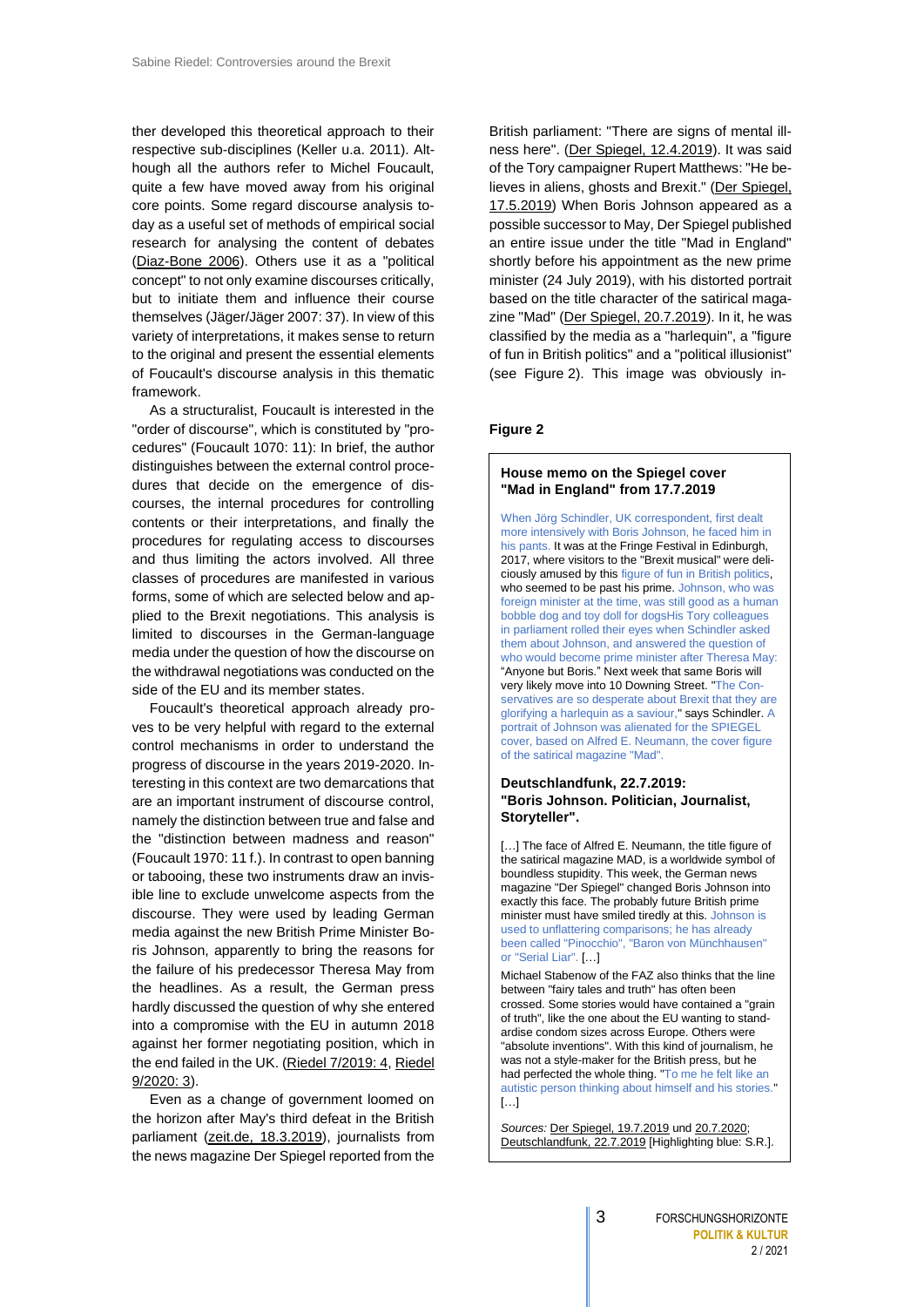tended to be presented to a broad spectrum of readers, cf. other headlines such as: "Politician, Journalist, Storyteller" and "Autist". [\(Deutschland](https://www.deutschlandfunk.de/boris-johnson-politiker-journalist-maerchenonkel.2907.de.html?dram:article_id=454476)[funk, 22.7.2019,](https://www.deutschlandfunk.de/boris-johnson-politiker-journalist-maerchenonkel.2907.de.html?dram:article_id=454476) see Figure 2), "A madman or a genius?" [\(Gala, 23.7.2019\)](https://www.gala.de/stars/news/boris-johnson--ein-irrer-oder-ein-genie--22108474.html), "Bully, lunatic, 'sextator ' $-$  or is it a genius?" (rtl.de,  $25.7.2019$ ), "That's how crazy the British Prime Minister is" [\(news.at, 30.8.2019\)](https://www.news.at/a/boris-johnson-sager-premier-10989683) o "Megalomaniac lunatic or lunatic megalomaniac?" [\(PamS. 8.9.2019\)](https://www.der-postillon.com/2019/09/PamS-1936.html)

Those media that have adapted more quickly to the new balance of power in the UK have since used a different narrative. They locate the "mentally ill profile neurotic" "somewhere between a pathology and a mugger mentality". [\(eurojourna](http://eurojournalist.eu/wann-genau-sind-die-briten-eigentlich-durchgedreht/)[list.eu, 26.6.2019\)](http://eurojournalist.eu/wann-genau-sind-die-briten-eigentlich-durchgedreht/). So for them, Boris Johnson is

# **Figure 3**

## **Die Tagesschau, 23.7.2019: "Boris Johnson. The cocky troublemaker"**

For a long time, many Tories did not trust Johnson with an important office. He never took the truth so seriously; he was considered light-footed and loudmouthed and never left out a faux pas. Now he becomes Prime Minister. […]

#### Lies and faux pas

Johnson has never really been one for telling the truth. As a young correspondent for The Times in Brussels, he regularly poured poison and bile on the EU bureaucracy. However, the newspaper then kicked him out because many of the quotes he used to spice up his articles were fictitious. Before the referendum, the label on the red bus Johnson was driving across the country promised that leaving the EU would save £ 350 million a week and invest in British hospitals instead. The number wasn't right." […]

# **Cicero, 26.7.2019: "Boris Johnson. Britain's Bluff Package"**

[...] You cannot simply wipe away the opinions and statements of the many critical voices against Boris Johnson. The facts Johnson loves to twist are clear: He is an rude swindler. So how could it be possible that this man was promoted again and again despite all his missteps and lies? How could he even become the most powerful man in Britain? Why is Johnson so loved by large parts of the British population? […] The Londoners loved him in his time as mayor because he always gave refreshing statements on radio and television. Or because of the "Boris Bikes", rental bicycles that you could borrow at every corner. They love him because he banters and gives witty answers on the car show Top Gear with cult presenter Jeremy Clarkson. His directness, his gruffness, his charm, his fuzzy hair, all these are the gifts for Boris Johnson. He hides his incompetence behind a veil of grand gestures and even grander words. When Boris Johnson speaks, he seems to shake a tree and the previously narcotised listener falls down. […]

*Sources:* [tagesschau.de, 23.7.2019,](https://www.tagesschau.de/ausland/johnson-portrait-103.html) [Cicero,](https://www.cicero.de/aussenpolitik/boris-johnson-premierminister-grossbritannien-brexit)  [26.7.2019](https://www.cicero.de/aussenpolitik/boris-johnson-premierminister-grossbritannien-brexit) [Highlighting blue: S.R.].

not so much a pitiful "madman" as "an uncouth swindler" who "was promoted again and again despite all his missteps and lies". [\(Cicero,](https://www.cicero.de/aussenpolitik/boris-johnson-premierminister-grossbritannien-brexit)  [26.7.2019\)](https://www.cicero.de/aussenpolitik/boris-johnson-premierminister-grossbritannien-brexit). According to Foucault's discourse analysis, an exclusionary procedure based on the "contrast between the true and the false" is used here (Foucault 1970: 13). In this sense, the ARD correspondent in London also knows how to report: "[...], he was considered light-footed and loudmouthed and never left out a faux pas. [...] Johnson has never really been one for telling the truth." [\(tagesschau.de, 23.7.2019,](https://www.tagesschau.de/ausland/johnson-portrait-103.html) see Figure 3) Der Spiegel stuck to its decidedly sharp tone and titled: "King of Gamers" [\(Der Spiegel, 7.9.2019\)](https://magazin.spiegel.de/SP/2019/37/165815034/index.html) or "The Blackmailer" [\(Der Spiegel, 2.10.2019\)](https://www.spiegel.de/politik/ausland/brexit-premier-boris-johnson-hat-fuer-die-eu-ein-vergiftetes-angebot-a-1289758.html).

The image of a successful "gambler" indicated that Brussels feared Johnson's success in the renegotiations. The discrediting of his person apparently served to explain a possible failure of the post-Brexit negotiations. The article speculated that his compromise offer "leaves the EU practically no other choice than to reject it. Some in London believe that this is exactly what Johnson is up to " [\(opt. cit.\)](https://www.spiegel.de/politik/ausland/brexit-premier-boris-johnson-hat-fuer-die-eu-ein-vergiftetes-angebot-a-1289758.html) The image of the "blackmailer" is imaginatively embellished like in a Hollywood script: Only shortly before the resumption of the bilateral talks at the beginning of October 2019, "Johnson's plans leaked and these apparently caught the EU negotiators coldly", so that a " twoweek showdown" is imminent [\(opt. cit.\)](https://www.spiegel.de/politik/ausland/brexit-premier-boris-johnson-hat-fuer-die-eu-ein-vergiftetes-angebot-a-1289758.html).

The public service media tended to follow the facts and reported that alternatives to the controversial special status (backstop) for Northern Ireland were already on the table weeks before. The ARD informed: " A solution to the issue is now in sight. However, it is not new." [\(tagesschau.de,](https://www.tagesschau.de/ausland/brexit-backstop-101.html)  [13.9.2019\)](https://www.tagesschau.de/ausland/brexit-backstop-101.html) The core issue of the dispute is also described appropriately: The UK's exit from the EU's single market makes controls between Ireland and Northern Ireland necessary. From Brussels' point of view, the backstop would have avoided this and kept the peace in Northern Ireland, but from London's point of view it would have created a "new trade border between Northern Ireland and Great Britain" [\(opt.](https://www.tagesschau.de/ausland/brexit-backstop-101.html) cit.). What even such factual reports omitted was the EU's share of responsibility for the failure of the first draft treaty. British Prime Minister Theresa May had contacted EU politicians at the beginning of 2019 to ask for a guarantee. These were intended to refute arguments that the [Withdrawal Agree](https://ec.europa.eu/info/sites/info/files/draft_withdrawal_agreement_0.pdf)[ment of 14.11.2018](https://ec.europa.eu/info/sites/info/files/draft_withdrawal_agreement_0.pdf) could keep Northern Ireland in the EU single market for a longer period of time and in this way also politically detach it from the UK. [\(Legal advice, 5.12.2018\)](https://www.gov.uk/government/publications/exiting-the-eu-publication-of-legal-advice). But there was no response from the EU [\(Riedel 5/2019: 2\)](http://www.culture-politics.international/wp-content/uploads/2019/09/FPK_NI_5-2019.pdf). If Brus-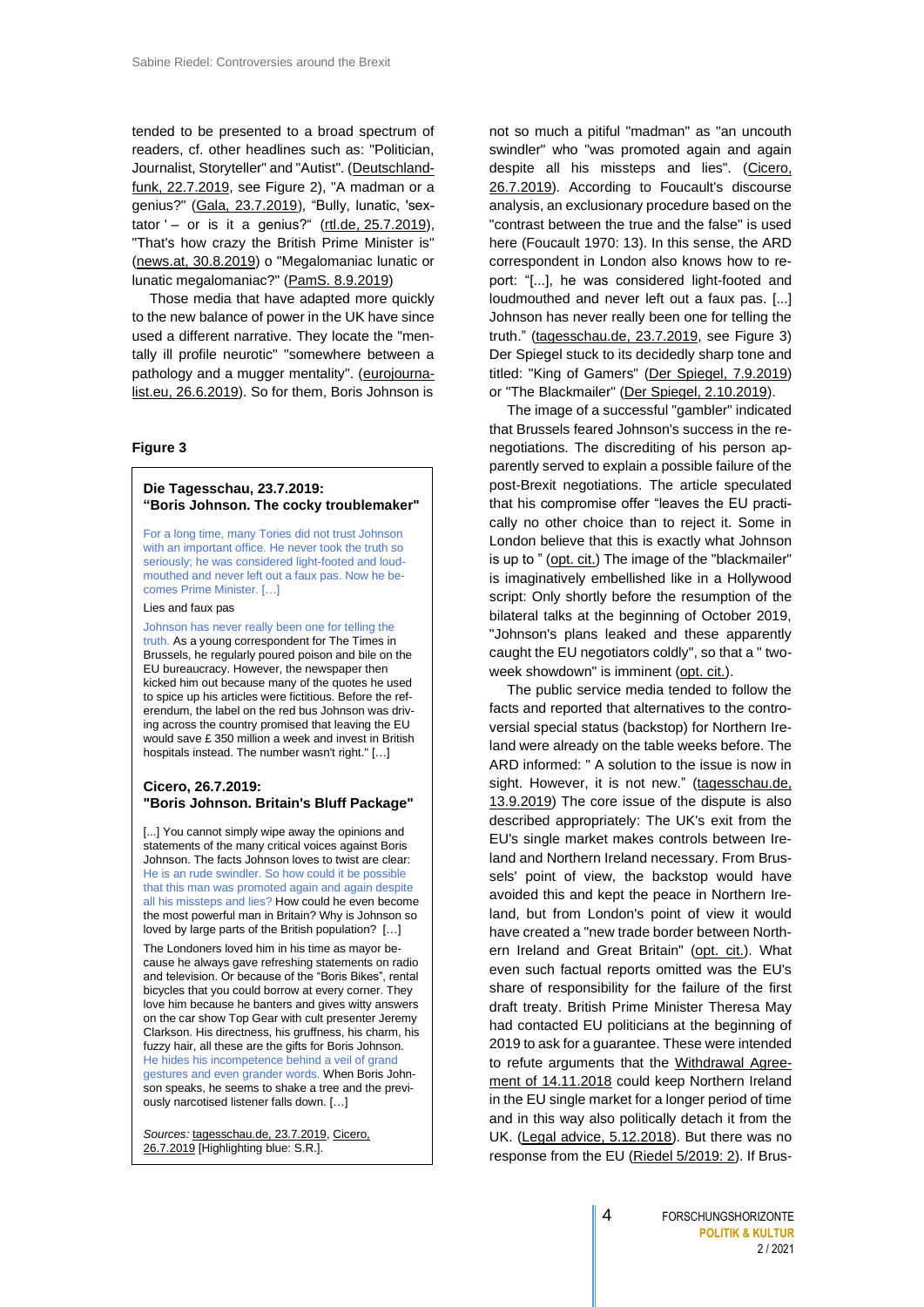sels had clarified the situation with a short statement, the treaty would very likely have passed through the British Parliament. As it was, the ranks of sceptics in the UK gradually closed, which was reflected in a historic election success for Boris Johnson after the [contract was signed](https://eur-lex.europa.eu/legal-content/EN/TXT/?uri=OJ%3AC%3A2019%3A384I%3ATOC)  [on November 12, 2019.](https://eur-lex.europa.eu/legal-content/EN/TXT/?uri=OJ%3AC%3A2019%3A384I%3ATOC) The EU had even lost political ground in the course of the renegotiations: The controversial backstop was cancelled.

# <span id="page-4-0"></span>**2. Functionalism – neofunctionalism: Competing integration concepts for Europe since 1945**

Before we discuss the benefits of integration-theoretic approaches using the example of Brexit, we will first continue to describe the developments in 2020 from the perspective of discourse analysis. Only then will an overall picture emerge that allows a useful comparison of the theoretical offers and a look at the future of Europe and the EU. The emotionally tense and complex topic should be put on a factual basis. Only this step will allow us to assess whether European integration can achieve its goals, however they are set, or whether it may have the opposite effect.

The control of public discourses on the Brexit negotiations continued with the UK's withdrawal on 31.1.2020. In the 11-month transition phase that followed, further control procedures were used - viewed from Foucault's approach. Probably the most important instrument for controlling discourse content is the "commentary" (Foucault 1970: 18). He can push himself to the fore and thus gain visibility, i.e. create the appearance of authenticity and reliability. Not only are other interpretations marginalized, but the original text may also be completely replaced.

An example of this is the reporting after the signing of the Brexit agreement on January 24, 2020. How did the German-speaking media explain to their readership the compromise reached, in particular the elimination of the controversial backstop rule? s a reminder: After that, for a transition period of at least 1.5 years a) Northern Ireland should remain in the EU single market while the rest of the UK leaves it, and b) the whole UK form a new customs union with the EU, while respecting the EU Standards [\(Riedel 7/2019: 3\)](http://www.culture-politics.international/wp-content/uploads/2019/09/FPK_Brexit_7-2019.pdf). From London's point of view, this would not have meant the restoration of its full sovereignty, because it would have prevented the possibility of treaties with other states.

Wirtschaftswoche, "Germany's leading business magazine", appropriately commented that a compromise solution was found on 17.10.2019: <span id="page-4-1"></span>"May's successor has achieved to remove the un-loved backstop clause from the agreement." [\(wi](https://www.wiwo.de/politik/europa/brexit-ein-deal-mit-vielen-fragezeichen/25127130.html)[wo.de, 17.10.2019\)](https://www.wiwo.de/politik/europa/brexit-ein-deal-mit-vielen-fragezeichen/25127130.html). In the text of the treaty itself, i.e. in the Protocol on Ireland/Northern Ireland, this was explicitly reflected in two articles. Article 4 states: "Northern Ireland is part of the customs territory of the United Kingdom." The Additional Protocol also stated that "nothing in this Protocol shall prevent the United Kingdom from including Northern Ireland in the territorial scope of any agreements it may conclude with third countries [...]". [\(Brexit-Vertrag 2019-I:](https://eur-lex.europa.eu/legal-content/EN/TXT/?uri=OJ%3AC%3A2019%3A384I%3ATOC) 94). Article 6 on the " Protection of the UK internal market" regards "to Northern Ireland's integral place in the United Kingdom's internal market [...]". [\(cit. opt.:](https://eur-lex.europa.eu/legal-content/EN/TXT/?uri=OJ%3AC%3A2019%3A384I%3ATOC) 96). In return for this recognition of its full state sovereignty, the UK accepted EU standards in Northern Ireland for a transitional period. The open question of where and how to carry out the necessary checks was left out of the treaty and referred to the Northern Ireland Protocol Committee, one of a total of six specialist committees (see Article 165, [cit. opt.:](https://eur-lex.europa.eu/legal-content/EN/TXT/?uri=OJ%3AC%3A2019%3A384I%3ATOC) 83; [Riedel 9/2020: 7](http://www.culture-politics.international/wp-content/uploads/2020/08/FPK_Brexit-II-en_9-2020.pdf), [Meetings, EU-UK J&SC\)](https://ec.europa.eu/info/relations-united-kingdom/eu-uk-withdrawal-agreement/meetings-eu-uk-joint-and-specialised-committees-under-withdrawal-agreement_en#meetingsofthespecialisedcommittees).

Despite these clearly formulated text passages, some journalists stuck to the backstop rule in their comments. For example, an article in the Frankfurter Allgemeine Zeitung (FAZ) in late summer 2020, looked back: "In October [2019, S.R.], a new solution was found at Johnson's request: Northern Ireland will remain largely in the EU's internal market, but will also be part of the British customs territory." [\(FAZ, 10.9.2020\)](https://www.faz.net/aktuell/politik/ausland/brexit-verhandlungen-worueber-streiten-sich-london-und-die-eu-16946856.html). This news was not an isolated case, as a commentary by Deutschlandfunk shortly before the conclusion of the new trade agreement shows: "But after her [Theresa May's, S.R.] failure and overthrow, Boris Johnson took over the British leadership and signed a divorce agreement that left the British province of Northern Ireland in the European Single Market and Customs Union." [\(Deutschland](https://www.deutschlandfunk.de/stimmung-in-irland-und-nordirland-trotz-brexit.795.de.html?dram:article_id=490078)[funk, 30.12.2020\)](https://www.deutschlandfunk.de/stimmung-in-irland-und-nordirland-trotz-brexit.795.de.html?dram:article_id=490078)

Not only press representatives, but also the EU negotiators were extremely creative with their comments on the Brexit agreement. They allowed for misinterpretations that complicated negotiations on successor agreements during the transition period between 1 February and 31 December 2020. While both sides agreed in their Political Declaration on " high standards of free and fair trade and workers' rights, consumer and environmental protection", [\(Withdrawal Agreement](https://eur-lex.europa.eu/legal-content/DE/TXT/PDF/?uri=OJ:C:2019:384I:FULL&from=EN) 2019- [II:](https://eur-lex.europa.eu/legal-content/DE/TXT/PDF/?uri=OJ:C:2019:384I:FULL&from=EN) 178, Point 2.) the EU subsequently interpreted this normative framework in an opinionated manner. In the EU guidelines for the negotiations,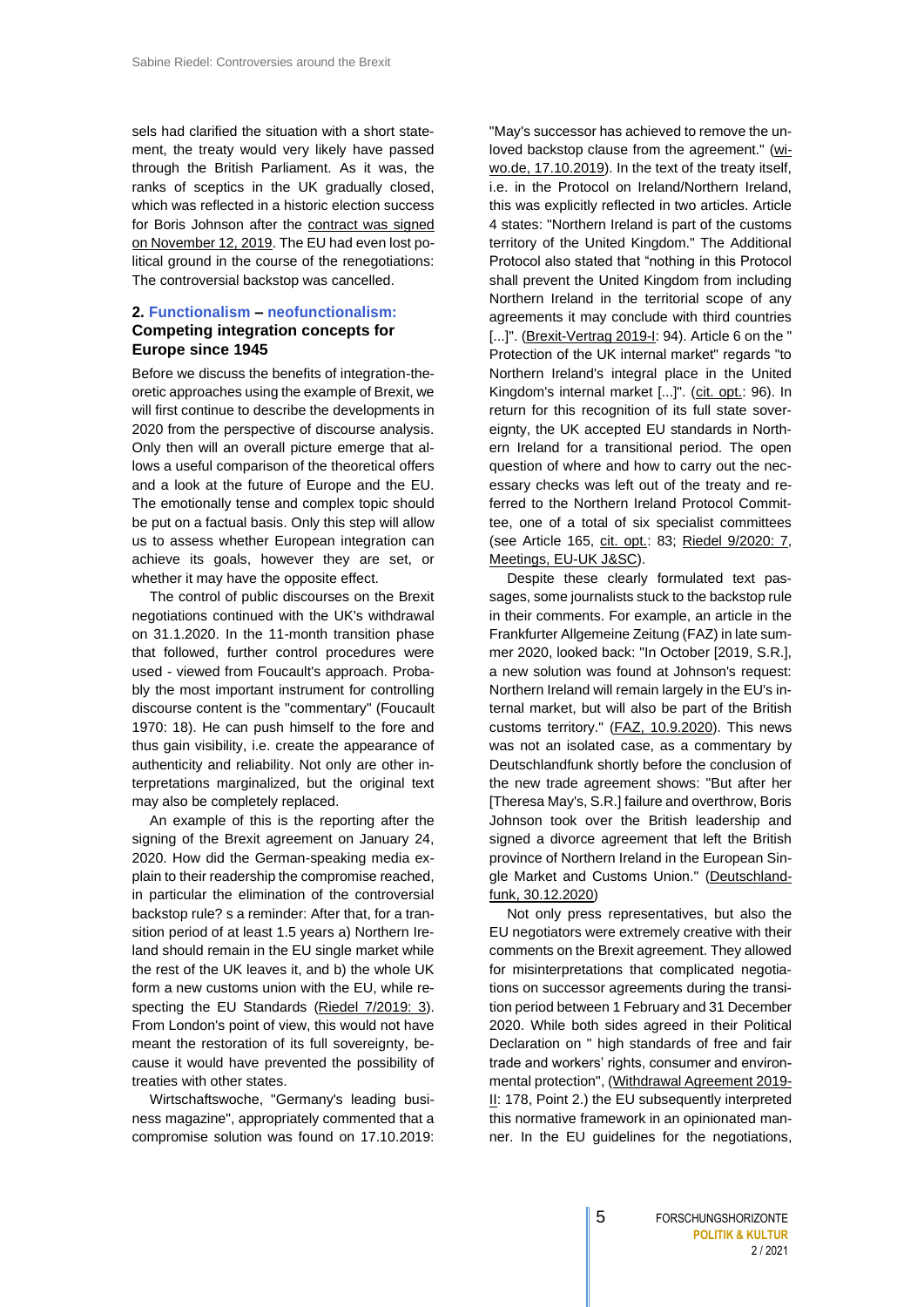there was suddenly talk of standards having "[European, S.R.] Union standards as a reference point", namely "in the areas of state aid, competition, state-owned enterprises, social and employment standards, environmental standards, climate change, relevant tax matters and other regulatory measures and practices in these areas" [\(Directives 25.2.2020\)](https://www.consilium.europa.eu/media/42736/st05870-ad01re03-en20.pdf).

In the first half of 2020, the British government had to see those contentious issues put back on the agenda that Boris Johnson had "negotiated away", namely the backstop and EU standards. This did not happen in back rooms, but in statements prepared for the media. EU chief negotiator Michel Barnier confidently defended his position: "The British government has so far refused to accept the EU's social, environmental and consumer standards in return for largely unhindered access to the European internal market." (zeit.de, [5.6.2020\)](https://www.zeit.de/politik/ausland/2020-06/brexit-freihandelsabkommen-eu-grossbritannien-michel-barnier) The British side tried to counteract this through the media. In an open letter, the UK's chief negotiator David Frost addressed his EU counterpart saying: "We do not seek to remain part of the Single Market or the Customs Union, as we do not believe this is in the UK's interest".

#### **Figure 4**

# **David Mitrany: A World Peace System (1943)**

#### **The functional Alternative**

Can these vital objections be met, and the needs of peace and social advance be satisfied, through some other way of associating the nations for common action? […] A question which might properly be asked at the outset in considering the fitness of that method for international purposes is this: Could such functions be organized internationally without a comprehensive political framework? Let it be said, first, that the functional method as such is neither incompatible with a general constitutional framework nor precludes its coming into being. […] One of the misfortunes of the League experiment was' that a new institution was devised on what have proved to be outworn premises. We might also recollect that of the constitutional changes introduced in Europe after the First World War, fine and wise though they may have been, none has survived even a generation. How much greater will that risk of futility be in Europe after the Second World War, when the split within and between nations will be much worse than in 1919? […] Even if an action were to be to some extent handicapped without a formal political framework, the fact is that no obvious sentiment exists, and none is likely to crystallize for some years, for a common constitutional bond.

*Source:* David Mitrany, A World Peace System, 1943, Reprinted, Quadrangle Books, Chicago 1966, S. 93- 113, insb. 99.

[Translation and highlighting blue: S.R.].

[\(gov.uk, 19.5.2020\)](https://assets.publishing.service.gov.uk/government/uploads/system/uploads/attachment_data/file/886168/Letter_to_Michel_Barnier_19.05.20.pdf). The letter, which is also available in German, goes on to say that, " we are looking for a suite of agreements with a Free Trade Agreement at its core." This information was completely ignored by the German press and excluded from the discourse.

Because the work in the Specialised Committee on the Protocol on Ireland/Northern Ireland came to a standstill and negotiations threatened to break down, London introduced an Single Market Act at the end of May 2020, which was intended to firmly integrate Northern Ireland into future trade within the UK. It gave the government the power to suspend some provisions of the Northern Ireland Protocol and to allow state aid to Northern Ireland companies if the talks failed [\(Briefing Paper, 23.12.2020\)](https://researchbriefings.files.parliament.uk/documents/CBP-9102/CBP-9102.pdf). German-speaking media have already spoken of a breach of the law [\(tagesschau.de, 21.9.2020\)](https://www.tagesschau.de/ausland/binnenmarktgesetz-101.html), but without addressing the EU's shared responsibility. On the contrary, they offered Michel Barnier a forum to justify a possible breakdown of the treaty negotiations: "Who wants to conclude a trade agreement with a country that does not implement international treaties? [\(zeit.de, 7.9.2020\)](https://www.zeit.de/politik/ausland/2020-09/brexit-grossbritannien-verhandlungen-abkommen-ultimatum-boris-johnson-michel-barnier) Thus, the staging of a "showdown" at the end of 2019 [\(Der Spiegel,](https://www.spiegel.de/politik/ausland/brexit-premier-boris-johnson-hat-fuer-die-eu-ein-vergiftetes-angebot-a-1289758.html)  [2.10.2019\)](https://www.spiegel.de/politik/ausland/brexit-premier-boris-johnson-hat-fuer-die-eu-ein-vergiftetes-angebot-a-1289758.html) was repeated in the following year [\(sueddeutsche.de, 7.12.2020\)](https://www.sueddeutsche.de/politik/brexit-verhandlungen-eu-1.5139180). Therefore, the announcement of an accord on trade agreement on 24.12.2020 came as a complete surprise.

With the help of discourse analysis, it was possible to work out that the debates, especially during the post-Brexit negotiations, excluded important information, so that misperceptions and misjudgements had to occur. Integration theories furthermore explain the underlying interests and the crucial disagreement between the actors involved: it is about sovereign rights. While the UK insists on restoring its full national sovereignty, including its foreign trade, Brussels wanted to give back as little of it as possible. Differences of opinion, however, affect less the concept of sovereignty in general, such as the question of whether it is not outdated in a globalized world [\(nzz.ch,](https://www.nzz.ch/international/die-realitaeten-des-harten-brexits-oder-warum-die-britische-souveraenitaet-auch-nach-dem-eu-austritt-nicht-absolut-ist-ld.1592531)  [18.12.2020\)](https://www.nzz.ch/international/die-realitaeten-des-harten-brexits-oder-warum-die-britische-souveraenitaet-auch-nach-dem-eu-austritt-nicht-absolut-ist-ld.1592531). On the contrary, the dispute over exit modalities and successor agreements shows that the struggle for national sovereignty is coming to a head today. Because they stand for the control of the legal systems and enable entry into international diplomacy.

The stakes were particularly high for Brussels, which had to fear that during the Brexit it would lose its sovereignty over the interpretation of the character and goal of European integration. This is based on the neo-functionalist assumption that close state cooperation within the framework of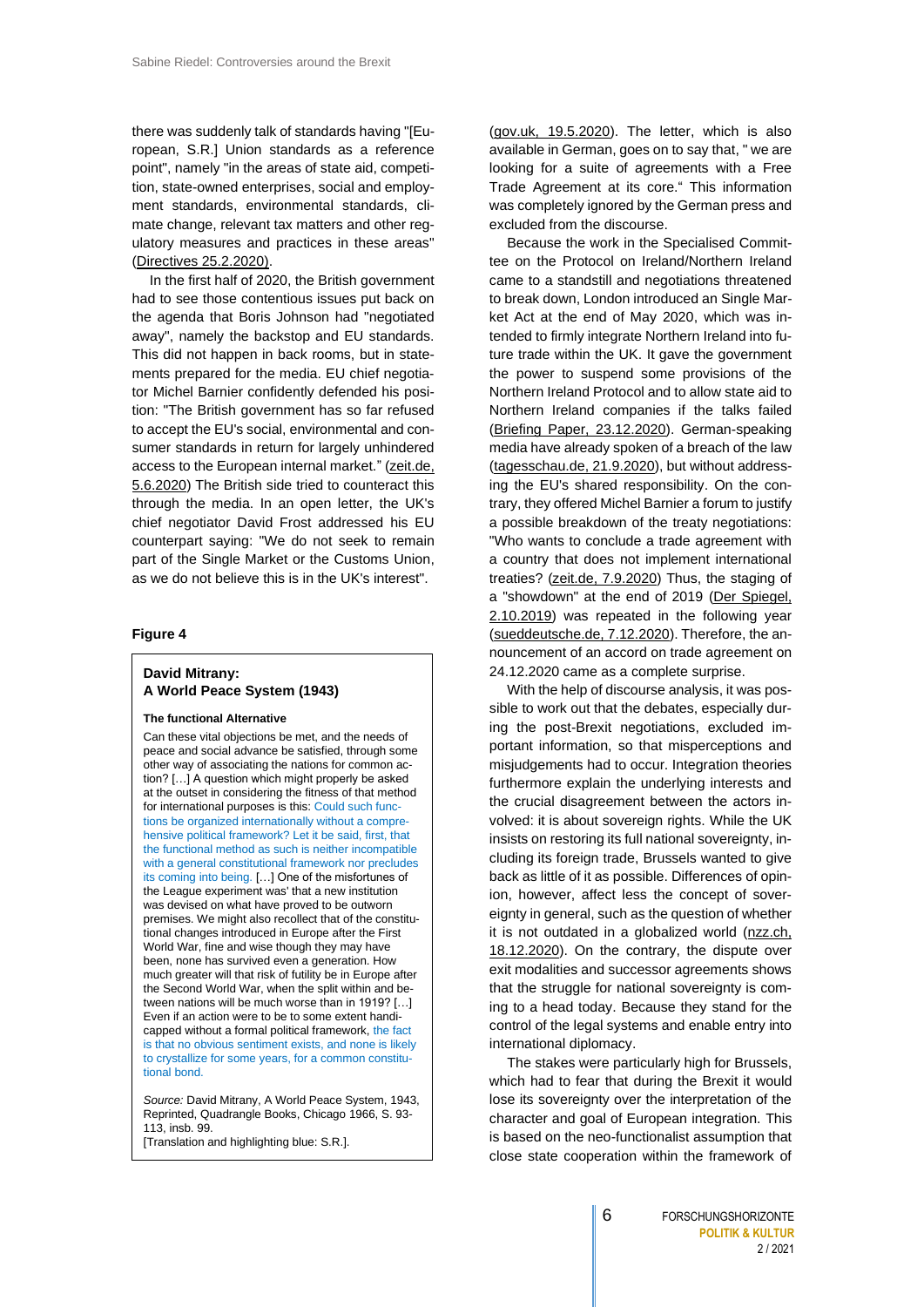common institutions triggers a spill-over effect. There is automatically a "transfer" of sovereignty to the supranational level, a deepening of integration: "The basic assumption of the approach is that the process of integration develops its own dynamics, which were not originally intended by the member state governments, cannot be controlled and cannot be reversed". [\(Holzinger 2013:](https://www.google.de/url?sa=t&rct=j&q=&esrc=s&source=web&cd=&ved=2ahUKEwikn9i9p5fuAhV05eAKHYoaCZY4FBAWMAB6BAgFEAI&url=https%3A%2F%2Fkops.uni-konstanz.de%2Fbitstream%2F123456789%2F25876%2F2%2FHolzinger_258766.pdf&usg=AOvVaw0z7UYzLmiq00WhyQMxs9iU)  [469\)](https://www.google.de/url?sa=t&rct=j&q=&esrc=s&source=web&cd=&ved=2ahUKEwikn9i9p5fuAhV05eAKHYoaCZY4FBAWMAB6BAgFEAI&url=https%3A%2F%2Fkops.uni-konstanz.de%2Fbitstream%2F123456789%2F25876%2F2%2FHolzinger_258766.pdf&usg=AOvVaw0z7UYzLmiq00WhyQMxs9iU) The outcome of the Brexit referendum (June 23, 2016) surprised the supporters of this school all the more: Contrary to their theory, a member state of the EU is turning its back for the first time, also on the basis of democratic procedures. Reality has in fact refuted the academic thesis of the spill-over effect, which has been valid for more than 50 years and has already solidified into political doctrine. Thus, it is no coincidence that the established European studies have since been reflecting on disintegration processes. Alternative approaches that were ignored are now being taken up again and the scientific discourse is enriched with colourful terms such as "post-functionalism" [\(Desintegration 2016:](http://iep-berlin.de/wp-content/uploads/2016/09/Anders-Eppler-Tuntschew-Integration.pdf) 207, [Schimmelpfen](https://www.researchgate.net/publication/327812727_Theorien_der_europaischen_Integration)[nig 2018:](https://www.researchgate.net/publication/327812727_Theorien_der_europaischen_Integration) 13).

The main competitor of the neo-functionalist approach is still functionalism, which was developed by the British historian David Mitrany 15 years earlier during the Second World War. He intended to contribute scientifically to a rapid reconstruction of the economy, politics and society after the end of the war. Its functionalist concept should point the way to closer cooperation on an international level. However, his approach did not require any institutions at the supranational level that would curtail national sovereignty. Mitrany explained this with the argument that such a requirement would have been a hurdle that was far too high to win over states for cooperation that were still at war at the time (Mitrany 1943: 99, cf. Figure 4).

As the term neofunctionalism already suggests, it sees itself as a further development of the earlier, seemingly "outdated" functionalism. Over the years, this narrative has found its way into textbooks and internet platforms [\(wikipedia,](https://en.wikipedia.org/wiki/Neofunctionalism)  [27.4.2020\)](https://en.wikipedia.org/wiki/Neofunctionalism) and has caused the neofunctionalist approach – despite many other integration theories – to be considered perfected and almost incontestable to this day. As the founder of functionalism, Mitrany always defended himself against the appropriation of his theory by name and presented scientific arguments in this regard. He always emphasised the important difference between his theory and the neo-functionalist approach: interstate cooperation does not require the transfer of state sovereignty. His followers can

be found today in the school of (liberal) intergovernmentalism, according to which nation-states are the real actors in international politics and will remain so for the time being [\(bpb.de, Integration\)](https://www.bpb.de/nachschlagen/lexika/das-europalexikon/177303/theorien-der-europaeischen-integration).

# <span id="page-6-0"></span>**3. Ordoliberalism: The interdependence of state and economic order**

The dominant position of the neofunctionalist approach in European studies means that political science appreciates the achievements of functionalist theory only in relation to international politics. Its significance for European integration is always disregarded or, if considered, then only in a historical context. The starting signal for the integration process in Western Europe was given by the Council of Europe, which adopted the European Convention on Human Rights as a basic document just one year after its constitution in 1949 [\(EMRK, 4.11.1950\)](https://www.echr.coe.int/documents/convention_eng.pdf): The 10 founding members, including Great Britain, France, the Benelux countries and the Nordic states, thus first followed this functionalist approach before agreeing on economic cooperation in the form of the European Coal and Steel Community and EURATOM (see below) according to the reading of neo-functionalism. Therefore, European integration began at the political level through a commitment to democracy and the rule of law, without the creation of a supranational institution with rights to issue instructions. The only supervisory authority to date is the European Court of Human Rights (ECHR). This corresponds completely to the rule of law and the separation of powers anchored in democratic systems. Because the UK has left the EU but remains a member of the Council of Europe, it would be politically necessary to give this intergovernmental institution more attention again and to make the functionalist or intergovernmentalist approach fruitful for European studies.

It is worth considering the controversy between functionalism and neofunctionalism from another theoretical approach, namely from the perspective of ordoliberalism. This school goes back to the German economist Walter Eucken and is based on the assumption that the economy and politics are closely intertwined. The author has summed up his central thesis as follows: "Just as economic policy requires a state that is capable of action, a certain economic policy is required in order to make the state capable of action." (Eucken 1959: 188, cf. Figure 5) This "interdependence of orders" raises the question for Eucken on which principles an economic policy should be based "so that an independent state emerges which can itself become an ordering power?" (op. cit.). Briefly summarised, he men-

2 / 2021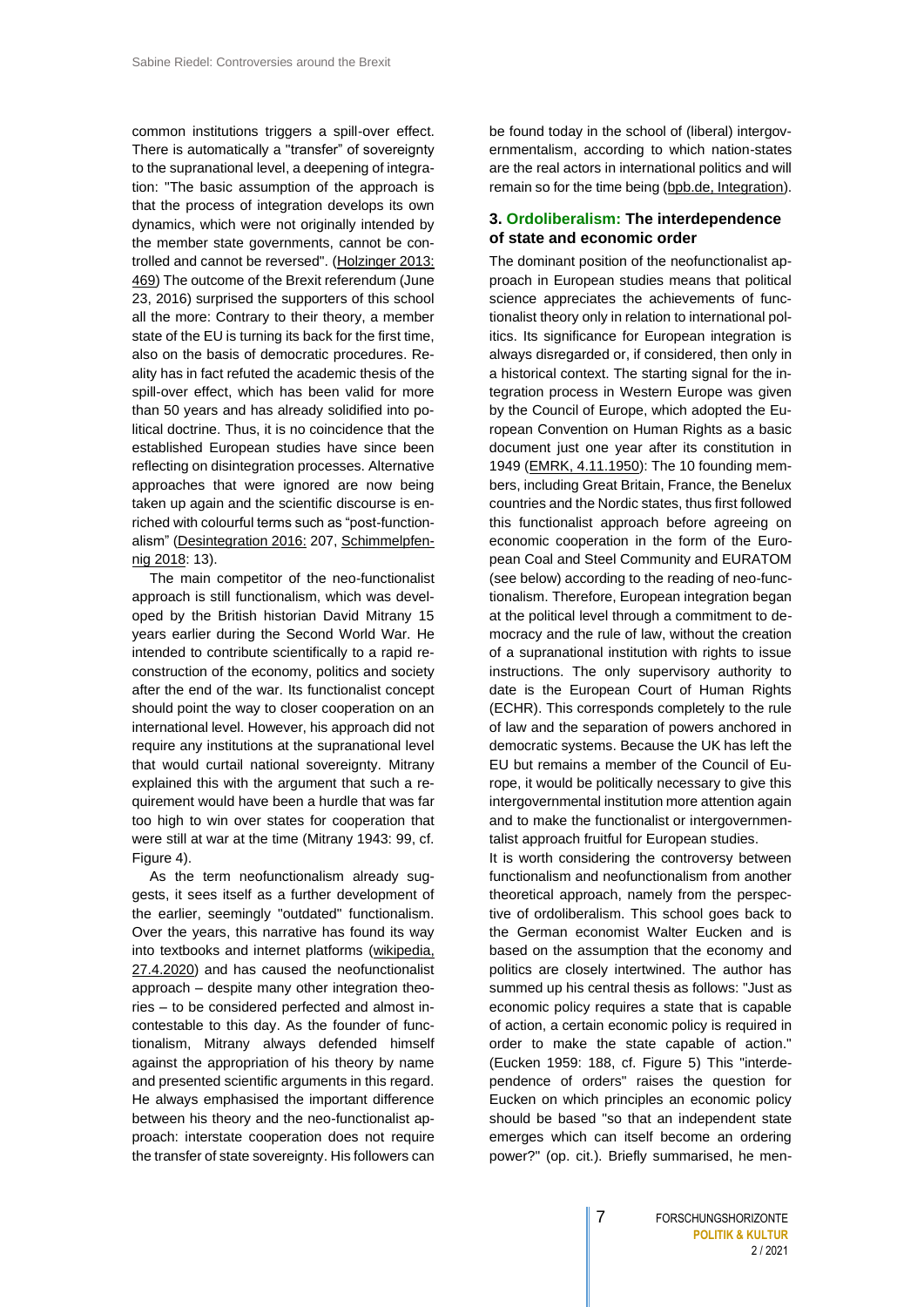tions two principles: On the one hand, the task of economic policy is to prevent the emergence of economic power groups, i.e. private or state monopolies. On the other hand, it should shape "forms of order in the economy" and not direct the economic processes themselves (op. cit.: 189).

The ordoliberal approach to describing the relationship between politics and the economy allows a completely different view of the integration theories discussed above: Mitrany's functionalism is compatible with Eucken's principles of economic policy: The state is responsible for the economic order and must offer legal certainty to their actors. Consequently, it is the responsibility of foreign trade policy to create suitable framework conditions for the domestic economy through international treaties and agreements. The work of the Council of Europe and its Court of Human Rights as intergovernmental institutions also fits in with this. They guarantee European citizens a high level of political and social rights (cf. in more detail[: Riedel 10/2019: 7\)](https://www.culture-politics.international/wp-content/uploads/2019/12/FPK_Flucht_Religon_10-2019.pdf).

#### **Figure 5**

# **Walter Eucken: Principles of economic policy, 1959**

#### **a) Rule of law**

The policy of laissez-faire – as it turned out – did not lead to the emergence of economic orders that are adequate to the rule of law, and this is because uncontrolled monopolies or partial monopolies can form with this economic policy. Although it was largely possible in the 19th century to protect the individual against the arbitrariness of the state, it was not possible to prevent the interference of other private parties in the sphere of freedom of the individual. However, as soon as a policy of central management is pursued, the opposite situation is created, so to speak.  $[...]$ 

In this direction, the economic orders that arise from the policy of central management of the economic process threaten the rule of law from another side, as it were. One threat – from private individuals – may disappear; the other threat – from the state itself – is growing strongly. […]

Centrally directed orders of the economy and free orders of the state, of law, of education must come into conflict with each other. A "collision" of orders arises, a profound inner contradiction. […] An essential principle of economic policy emerges: *the principles of economic order should be coordinated with the principles of other orders – e.g. the state – from the very beginning.* Or put differently: There should be no attempts to realise "conflicting" orders simultaneously.  $[1]$ 

*Source:* Walter Eucken, Grundsätze der Wirtschaftspolitik, Tübingen 1959, weitere Ausgabe 1962, S. 91 [Emphasis in italics in the original, highlighting blue and translation: S.R.].

In contrast, neo-functionalism and the teachings derived from it are to be assessed differently. They answer the question of the role of the state within economy and society in a completely different way: While Mitrany and Eucken attribute great responsibility to it, Ernst B. Haas argues for a limitation of state sovereignty. This would be the consequence of the Second World War, in which a totalitarian regime had misused its unlimited power. Thus, the founder of neo-functionalist theory already claims in his much-cited book "The Uniting of Europe" that the post-1945 European movement, which was composed of different ideological currents, agreed on four points, including: ..(4) national sovereignty must be restricted in so far as necessary to achieve the aims of social and economic betterment." [\(Haas 1958: 27\)](https://www.europarl.europa.eu/100books/file/EN-H-BW-0038-The-uniting-of-Europe.pdf). He names the Congress of [Europe in the](https://www.cvce.eu/de/recherche/unit-content/-/unit/en/04bfa990-86bc-402f-a633-11f39c9247c4/9c546388-b1f1-43d5-a961-e084af7d571d) Haag of 1948 as a source, but this does not stand up to examination. This congress was certainly the initial spark for European integration, but the demand for the restriction of national sovereignty could not be implemented. In contrast, these same congress participants agreed on the foundation of the Council of Europe as an intergovernmental institution, which must be seen as a success of the functionalist approach.

Nevertheless, Ernst B. Haas' analysis of the beginnings of the European movement provides valuable information on the expectations of those circles who, despite their ideological opposites, were in favour of supranational bodies with decision-making powers. Their objective was "to establish a regulated large-scale industrial economy permitting the development of permanent worker influence over industry". [\(Haas 1958: 291,](https://www.europarl.europa.eu/100books/file/EN-H-BW-0038-The-uniting-of-Europe.pdf) cf. in more detail figure 6). Conservative, liberal and left-wing currents were apparently able to agree on this formula. Haas cited the founding of the ECSC [European Coal and Steel Community in 1951], the EEC and EURATOM [European Economic Community and European Atomic Energy Community in 1957] as examples of this. These supranational bodies partly directly or indirectly steered large state-owned enterprises, as was consistently the case in the socialist centralised economies of Eastern Europe at the time. Especially in the first decades, they protected the monopoly structures in the energy sector (Kleinwächter 2012: 100). To this day, the European Commission promises consumers fair conditions of competition, but at the same time admits that "transport, energy, postal services and telecommunications [...] used to be controlled by state-run monopolies". [\(ec.europa.eu\)](https://ec.europa.eu/competition/consumers/what_en.html). Another example is the EU agricultural economy, where monopoly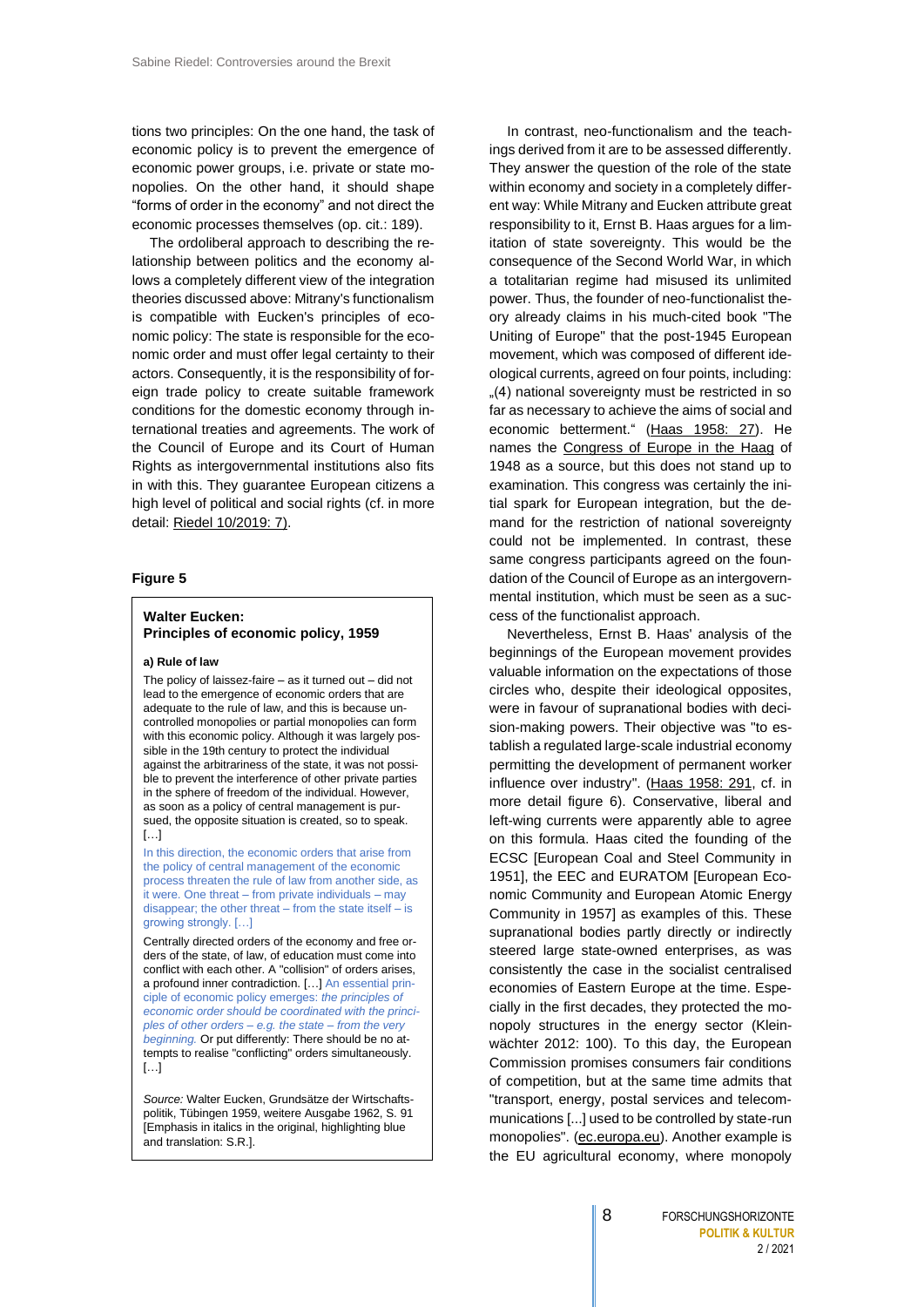providers still set prices today [\(br.de, 14.1.2021\)](https://www.br.de/nachrichten/wirtschaft/milchbauern-empoert-ueber-preissenkung-bei-butter,SM0Mzq2)

The approach of ordoliberalism can both contribute valuable insights into the history of European integration and explain the course of 2020: It was not only – as in all negotiations at international level – about the division of previously shared sovereignty rights between the EU members and the UK. The core of the dispute concerned Brussels' demand for the primacy of the EU's internal market over the UK's state sovereignty, which EU chief negotiator Michel Barnier summed up in the sentence: "Our internal market is our home market." [\(Barnier, 29.5.2020\)](https://www.deutschlandfunk.de/eu-chefunterhaendler-michel-barnier-briten-verstehen-nicht.694.de.html?dram:article_id=477558) Starting from the approach of the interdependence of orders, however, this prioritisation would endanger the independence of the state vis-à-vis economic interests in general and monopoly providers in particular. The state institutions on both sides would therefore no longer be able to unfold their "ordering power" (Eucken 1959: 188).

There was an argument in the German-language press that the withdrawal of full sovereignty was a "myth": " No state is fully autono-mous." [\(rnd.de, 10.12.2020\)](https://www.rnd.de/politik/brexit-boris-johnson-und-das-marchen-der-volligen-souveranitat-DQYI5CTAMVERXGNMZA6ZDBFMKM.html) This claim blurs the difference between economic dependencies and the political sovereignty of states within the framework of current international law. According to this, each government can decide for itself how to deal politically with the given dependencies. However, this also means that the states bear a high level of self-responsibility for their economic development. The primacy of the EU internal market postulated by the European Commission has therefore not only become a problem for the leaving member. Candidate countries such as the Balkans, Ukraine or Turkey, which hope to join the EU, are also faced with the dilemma of growing dependencies, which complicate their own future prosperity and considerably restrict their freedom of economic policy decision-making.

Not least behind the declared primacy of the EU's internal market is the European Commission's claim to power, which tends to go beyond its competences. In addition to the trade agreement, EU negotiator Michel Barnier has reached further agreements with the UK, including on cooperation in the peaceful uses of nuclear energy [\(gov.uk, 24.12.2020\)](https://www.gov.uk/government/publications/agreements-reached-between-the-united-kingdom-of-great-britain-and-northern-ireland-and-the-european-union). This had become necessary because the UK terminated the EURATOM Treaty (1957) at the same time as it withdrew from the EU. According to Article 101, the Commission is entitled to conclude agreements with third countries, in this case a successor agreement with the UK (see [EURATOM 2010: 41\)](https://europa.eu/european-union/sites/europaeu/files/docs/body/consolidated_version_of_the_treaty_establishing_the_european_atomic_energy_community_en.pdf). But it did so behind the scenes, well aware that there

has been controversy for years about a reform of the EURATOM Treaty.

The criticism ranges from a lack of involvement of the European Parliament in legislative projects to the promotion of new nuclear power plants. Thus, the post-Brexit negotiations offered the Commission a window of opportunity to update the controversial EURATOM Treaty via a bilateral agreement of more than 30 years' duration. (Article 24, [eur-lex.europa.eu, 31.12.2020:](https://eur-lex.europa.eu/legal-content/EN/TXT/PDF/?uri=CELEX:22020A1231(04)&from=DE) 18). In this way, it directly influences the energy policy of the Member States, which it is not entitled to do according to Article 4 of the Treaty on the Function-ing of the European Union [\(AEUV;](https://eur-lex.europa.eu/collection/eu-law/treaties/treaties-force.html?locale=de) bfee-online. [de\)](https://www.bfee-online.de/BfEE/DE/Effizienzpolitik/EuropaeischeEnergieeffizienzpolitik/europaeischeenergieeffizienzpolitik_node.html). In this, Brussels is sticking to a form of energy that, according to the current government's programme in Germany, should be put to bed [\(taz.de, 3.8.2018\)](https://taz.de/Atompolitik-der-Bundesregierung/!5520995/). According to Walter Eucken's ordoliberalism, it can be predicted that the monopoly providers together with their lobbyists will be among the winners [\(Der Spiegel, 23.1.2020,](https://www.spiegel.de/wissenschaft/mensch/klimakrise-die-renaissance-der-atomlobby-a-75d4c673-7b99-46cd-82b0-d7037d2ff407) [Euractiv, 20.12.2020\)](https://www.euractiv.com/section/energy-environment/news/hydrogen-produced-from-nuclear-will-be-considered-low-carbon-eu-official-says/).-

# **Figure 6**

# **Ernst B. Haas: The Uniting of Europe, 1958**

#### **The "spill-over" and political expectations**

Only the convinced " European " possessed long-run positive expectations with respect to ECSC in 1950, and among the elites directly concerned with coal and steel there were few such persons. The crucial evolution of such expectations among the bulk of ECSC labour leaders both Socialist and Christian is one of the clearest demonstrations of the role of a combined social welfare-economic democracy ideology, seeking realisation through the medium of new central institutions. These groups as well as the Socialist and leftwing segments of Christian-Democratic Parties associated with them are now in the vanguard of more integration through ECSC as well as in the form of Euratom and the General Common Market because they see in supranational rules and organs the means to establish a regulated large-scale industrial economy permitting the development of permanent worker influence over industry. Thus a "spill-over" into new economic and political sectors certainly occurred in terms of expectations developing purely in the national contexts of the elites involved. Yet these expectations were reinforced along supranational rules net only because action was demanded of the High Authority but because continuous joint lobbying with labour leaders from other countries became both necessary and possible. […]

*Source:* [Ernst B. Hass, The Uniting of Europe.](https://www.europarl.europa.eu/100books/file/EN-H-BW-0038-The-uniting-of-Europe.pdf) Political, Social, and Economic Forces 1950-1957, Notre Dame, Indiana, USA 1958, S. 291 [Highlighting blue: S.R.].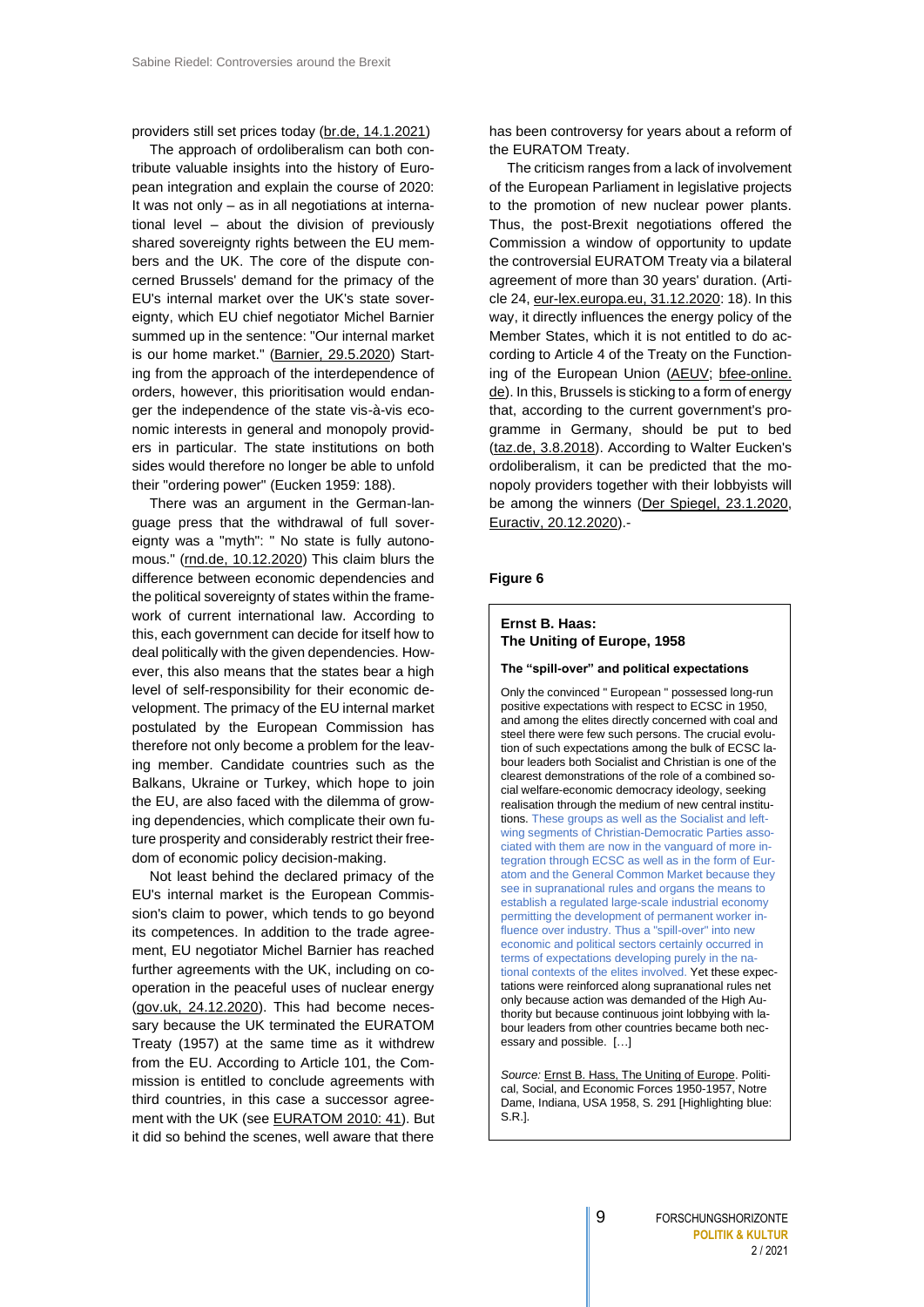# <span id="page-9-0"></span>**4. Summary: The outputs of the theories regarding the Brexit negotiations**

## **Discourse analysis by Foucault**:

- ♦ According to Michel Foucault's discourse analysis (1970), the following techniques were used to exclude discourse content: The exclusion of madness, the will to truth and commentary.
- ♦ With the appointment of Boris Johnson as British prime minister, the discourse on the post-Brexit negotiations has taken a new direction. He was initially called a "mad", "lunatic" or "autist", and later "storyteller", "loudmouth" or "swindler". This discredited his role as a serious contractor.
- ♦ Using the commentary, the revised Brexit Treaty (12.11.2019) could be reinterpreted. Thus, EU demands from the first draft (14.11.2018) came back on the agenda, namely the backstop for Northern Ireland and EU standards. Journalists considered the comments - no longer the treaty itself - to be authentic.
- ♦ These techniques prevented the publication of British proposals for successor agreements beyond the trade treaty. The German public was deceived and could no longer assess the opportunities offered by the negotiations with the UK.
- Behind the scenes, other treaties have been concluded and hidden from the citizens of the Union. One of these is an agreement on the peaceful use of nuclear energy. As it is not only relevant for the German energy transition, but has an influence on all EU members, the European Commission has exceeded its competences.
- ♦ While the European Commission led the negotiations for all successor agreements with the UK, France, Spain, Ireland and Cyprus were represented in specialised committees where they could bring in their national interests (nuclear energy, Gibraltar, Northern Ireland).

# **Neofunctionalism**:

- ♦ The neofunctionalist approach of Ernst B. Haas (1958) says that state cooperation automatically leads to a spill-over, i.e. a transfer of national sovereignty to supranational institutions. This effect is regarded as a motor of European integration.
- ♦ Supporters of this approach argue that it is a further development of functionalism, which explains its dominant position in European studies. It is just since the Brexit referendum (23.6.2016) that it considers a regression of integration processes possible. Neofunctionalism is gradually becoming "postfunctionalism".
- ♦ With the final Brexit on 1.1.2021, the spill-over effect has been disproved. There is no automatic transfer of sovereignty to the supra-national level. The neo-functionalist theory thus loses its power of interpretation and must once again be measured against other approaches.

♦ This is a chance for European studies to renew itself in the sense of a return to more pluralism and competition between theories. The neofunctionalist approach loses its normative-ideological character, which means that European studies could attract more attention in the international scientific community.

# **Functionalism**:

- The functionalism of David Mitrany (1943) does not presuppose supranational structures for intergovernmental cooperation. It does not predict an automatic spill-over effect in the form of a transfer of sovereign rights to common institutions such as those in the EU.
- Its founder David Mitrany saw the neofunctionalist approach (Haas 1958 et al.) not as a further development, but as a competing theoretical approach, against which he critically argued throughout his life.
- ♦ David Mitrany's argument was that the demand to waive sovereignty in favour of supra-national organisations is a major hurdle and can therefore prevent intergovernmental cooperation.
- ♦ This conclusion is not only valid in the historical context after the Second World War but is more topical than ever. The advantage of the neofunctionalist approach, is that it regards cooperation between (formerly) hostile states as possible and even necessary in the interest of peace.

#### **Ordoliberalism**:

- ♦ This approach goes back to the German economist Walter Eucken (1959), the founder of the social market economy model. He starts from the thesis that there is a permanent interdependence, i.e. mutual dependence, between systems of order, mainly between economy and politics.
- ♦ Eucken defined two principles for an independent state economic policy: it should prevent the emergence of economic power groups, of private-sector or state monopolies and create a legally anchored framework instead of directing economic processes itself.
- This approach can explain an important dissent in the post-Brexit negotiations: Brussels has championed the primacy of the EU's single market over the UK's national sovereignty: "Our single market is our home market" (Michel Barnier, 29.5.2020).
- ♦ One result of the primacy of the internal market is not more competition, but the strengthening of monopoly suppliers. An example of this is the conclusion of a treaty between Brussels and London on the peaceful use of nuclear energy, which was quietly concluded for the benefit of large energy companies.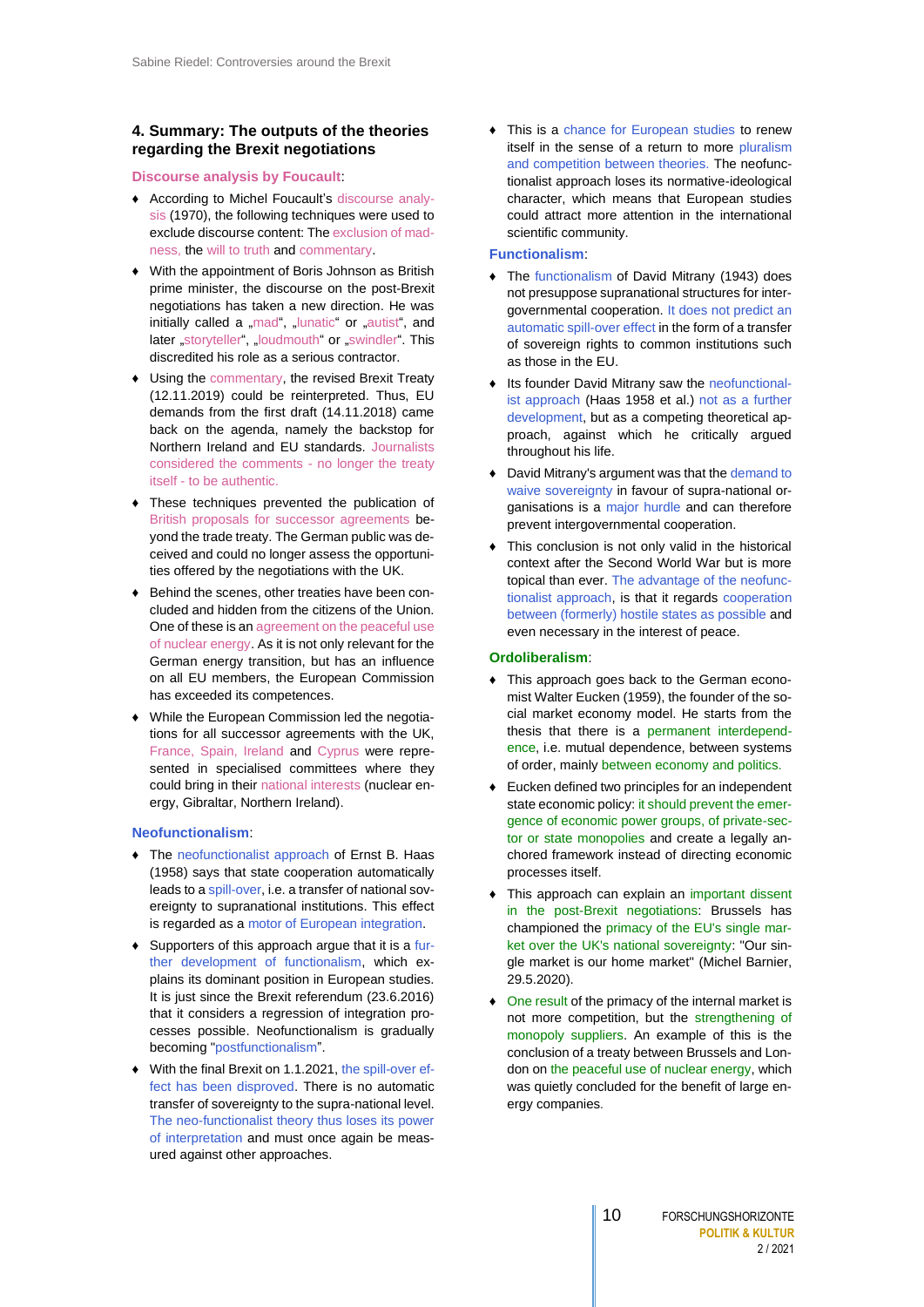# **Sources and related publications:**

*Note: All links were active until 11.2.2021.*

- [AEUV,](https://eur-lex.europa.eu/collection/eu-law/treaties/treaties-force.html?locale=en) Treaty on the Functioning of the European Union (Consolidated version 2016).
- [Barnier, 29.5.2020,](https://www.deutschlandfunk.de/eu-chefunterhaendler-michel-barnier-briten-verstehen-nicht.694.de.html?dram:article_id=477558) EU-Chefunterhändler Michel Barnier: "Briten verstehen nicht, dass der Brexit mit Folgen verbunden ist", Michel Barnier im Gespräch mit Christoph Heinemann, in: Deutschlandfunk.
- [bfee-online. de,](https://www.bfee-online.de/BfEE/DE/Effizienzpolitik/EuropaeischeEnergieeffizienzpolitik/europaeischeenergieeffizienzpolitik_node.html) Bundesamt für Wirtschaft und Ausfuhrkontrolle, Effizienzpolitik, Europäische Energieeffizienzpolitik, 2019.
- [bpb.de 2020,](https://www.bpb.de/nachschlagen/lexika/das-europalexikon/177303/theorien-der-europaeischen-integration) Bundeszentrale für politische Bildung, Theorien der Europäischen Integration, aus: Große Hüttmann / Wehling, Das Europalexikon (3.Auflage), Bonn 2020.
- [br.de, 14.1.2021,](https://www.br.de/nachrichten/wirtschaft/milchbauern-empoert-ueber-preissenkung-bei-butter,SM0Mzq2) Milchbauern empört über Preissenkung bei Butter.
- [Briefing Paper, 23.12.2020,](https://researchbriefings.files.parliament.uk/documents/CBP-9102/CBP-9102.pdf) House of Commons. Library, Joint Committee decisions on the Northern Ireland Protocol, Briefing Paper, Number 09102, 23.12.2020.
- [Cicero, 26.7.2019,](https://www.cicero.de/aussenpolitik/boris-johnson-premierminister-grossbritannien-brexit) Jannik Wilk, Großbritanniens Mogelpackung.
- [Der Spiegel, 12.4.2019,](https://www.spiegel.de/politik/brexit-besuch-im-unterhaus-es-gibt-hier-anzeichen-mentaler-krankheit-a-00000000-0002-0001-0000-000163403879) Jörg Schindler, Alexander Smoltczyk, Sturheit, Wut und Drama im britischen Unterhaus. "Es gibt hier Anzeichen mentaler Krankheit".
- [Der Spiegel, 17.5.2019,](https://www.spiegel.de/politik/tory-wahlkaempfer-rupert-matthews-glaubt-an-aliens-geister-und-den-brexit-a-00000000-0002-0001-0000-000163955865) Jörg Schindler Tory-Wahlkämpfer Rupert Matthews. Er glaubt an Aliens, Geister und den Brexit.
- [Der Spiegel, 19.7.2019,](https://www.spiegel.de/panorama/wie-boris-johnson-die-briten-gegen-europa-aufstachelt-a-f72c0566-13e9-4874-8097-12e7074f7bf9) Jörg Schindler, Audiostory. Wie Boris Johnson die Briten gegen Europa aufstachelt.
- [Der Spiegel, 20.7.2019,](https://www.spiegel.de/video/boris-johnson-schindler-video-99028554.html) Jörg Schindler, England. »Politischer Illusionskünstler«.
- [Der Spiegel, 7.9.2019,](https://magazin.spiegel.de/SP/2019/37/165815034/index.html) König der Zocker. Großbritannien.
- [Der Spiegel, 2.10.2019,](https://www.spiegel.de/politik/ausland/brexit-premier-boris-johnson-hat-fuer-die-eu-ein-vergiftetes-angebot-a-1289758.html) Jörg Schindler, Parteitagsrede von Boris Johnson. Der Erpresser.
- [Der Spiegel, 23.1.2020,](https://www.spiegel.de/wissenschaft/mensch/klimakrise-die-renaissance-der-atomlobby-a-75d4c673-7b99-46cd-82b0-d7037d2ff407) Susanne Götze, Klimakrise. Die Renaissance der Atomlobby.
- [Desintegration 2016,](http://iep-berlin.de/wp-content/uploads/2016/09/Anders-Eppler-Tuntschew-Integration.pdf) Lisa H. Anders, Annegret Eppler, Thomas Tuntschew, Europäische Integration: zweidirektional und mehrdimensional, in: Integration, 3/2016.
- [Deutschlandfunk, 22.7.2019,](https://www.deutschlandfunk.de/boris-johnson-politiker-journalist-maerchenonkel.2907.de.html?dram:article_id=454476) Boris Johnson. Politiker, Journalist, Märchenonkel. Michael Stabenow im Gespräch mit Brigitte Baetz, Text von Michael Borgers.
- [Deutschlandfunk, 30.12.2020,](https://www.deutschlandfunk.de/stimmung-in-irland-und-nordirland-trotz-brexit.795.de.html?dram:article_id=490078) Martin Alioth, Stimmung in Irland und Nordirland. Trotz Brexit: Erleichterung in Dublin und Belfast.
- [Diaz-Bone 2006,](https://www.ssoar.info/ssoar/handle/document/8761) Rainer Diaz-Bone, Zur Methodologisierung der Foucaultschen Diskursanalyse, in: Forum Qualitative Sozialforschung / Forum: Qualitative Social Research, 7 (2006) 1.
- [Directives 25.2.2020,](https://www.consilium.europa.eu/media/42736/st05870-ad01re03-en20.pdf) Council of the European Union, Directives for the Negotiation of a New Partnership with the United Kingdom of Great Britain

and Northern Ireland.

[ec.europa.eu,](https://ec.europa.eu/competition/consumers/what_en.html) European Commission, Delivering for consumers. What is competition policy?

- [EMRK, 4.11.1950,](https://www.echr.coe.int/documents/convention_eng.pdf) Council of Europe, European Convention on Human Rights.
- Eucken 1959, Walter Eucken, Grundsätze der Wirtschaftspolitik, Tübingen 1959, Ausgabe 1962.
- [Euractiv, 20.12.2020,](https://www.euractiv.com/section/energy-environment/news/hydrogen-produced-from-nuclear-will-be-considered-low-carbon-eu-official-says/) Kira Taylor, Hydrogen produced from nuclear will be considered 'low-carbon', EU official says.
- [EURATOM,](https://europa.eu/european-union/sites/europaeu/files/docs/body/consolidated_version_of_the_treaty_establishing_the_european_atomic_energy_community_en.pdf) European Union, The EURATOM Treaty (25.3.1957), consolidated version 2010.
- [eur-lex.europa.eu, 31.12.2020,](https://eur-lex.europa.eu/legal-content/DE/TXT/PDF/?uri=CELEX:22020A1231(04)&from=EN) Agreement between the Government of the United Kingdom of Great Britain and Northern Ireland and the European Atomic Energy Community for Cooperation on the Safe and Peaceful Uses of Nuclear Energie, in: Official Journal of the European Union, L445, 31.12.2020.
- [eurojournalist.eu, 26.6.2019,](http://eurojournalist.eu/wann-genau-sind-die-briten-eigentlich-durchgedreht/) Wann genau sind die Briten eigentlich durchgedreht?
- [europa.eu, 30.4.2020,](https://ec.europa.eu/info/sites/info/files/brexit_files/info_site/20200430_note_protocol_ie_ni.pdf) European Commission, Technical Note: Implementation of the Protocol on Ireland / Northern Ireland.
- [europa.eu, 23.7.2020,](https://ec.europa.eu/commission/presscorner/detail/en/statement_20_1400) European Commission, Press statement by Michel Barnier following Round 6 of the negotiations for a new partnership between the European Union and the United Kingdom.
- [FAZ, 10.9.2020,](https://www.faz.net/aktuell/politik/ausland/brexit-verhandlungen-worueber-streiten-sich-london-und-die-eu-16946856.html) Thomas Gutschker, Post-Brexit-Verhandlungen. Worüber streiten sich London und die EU?
- Foucault 1970, Foucault, Michel, Die Ordnung des Diskurses, Frankfurt/M. 1991, 15. Auflage 2019, S. 9-49.
- [Gala, 23.7.2019,](https://www.gala.de/stars/news/boris-johnson--ein-irrer-oder-ein-genie--22108474.html) Boris Johnson. Ein Irrer oder ein Genie?
- [gov.uk, 19.5.2020,](https://assets.publishing.service.gov.uk/government/uploads/system/uploads/attachment_data/file/886168/Letter_to_Michel_Barnier_19.05.20.pdf) Letter from the UK chief negotiator in the negotiations on the future relationship between the UK and the EU, David Frost, to the head of the UK Task Force of the EU Commission, Michel Barnier.
- [gov.uk, 27.5.2020,](https://www.gov.uk/government/publications/the-uks-approach-to-the-northern-ireland-protocol/the-uks-approach-to-the-northern-ireland-protocol) Cabinet Office, Policy paper. The UK's approach to the Northern Ireland Protocol, Updated 27 May 2020.
- [gov.uk, 24.12.2020,](https://www.gov.uk/government/publications/agreements-reached-between-the-united-kingdom-of-great-britain-and-northern-ireland-and-the-european-union) Government UK, International treaty. Agreements reached between the United Kingdom of Great Britain and Northern Ireland and the European Union, 24.12.2020.
- [Haas 1958,](https://www.europarl.europa.eu/100books/file/EN-H-BW-0038-The-uniting-of-Europe.pdf) Ernest B. Haas, The Uniting of Europe. Political, Social, and Economic Forces 1950- 1957, Notre Dame, Indiana, USA 1958
- [Holzinger 2013: 469,](https://www.google.de/url?sa=t&rct=j&q=&esrc=s&source=web&cd=&ved=2ahUKEwikn9i9p5fuAhV05eAKHYoaCZY4FBAWMAB6BAgFEAI&url=https%3A%2F%2Fkops.uni-konstanz.de%2Fbitstream%2F123456789%2F25876%2F2%2FHolzinger_258766.pdf&usg=AOvVaw0z7UYzLmiq00WhyQMxs9iU) Katharina Holzinger, Europäische Union, in: Manfred G. Schmidt (Hg.), Studienbuch Politikwissenschaft, Wiesbaden 2013, S. 465-493.
- Jäger/Jäger 2007, Margarete Jäger, Siegfried Jäger, Deutungskämpfe. Theorie und Praxis Kritischer Diskursanalyse, Wiesbaden 2007.
- [kas.de, 2021,](https://www.kas.de/de/web/soziale-marktwirtschaft/ordoliberalismus) Konrad Adenauer Stiftung, Ordoliberalismus. Ideengeschichtlicher Hintergrund.